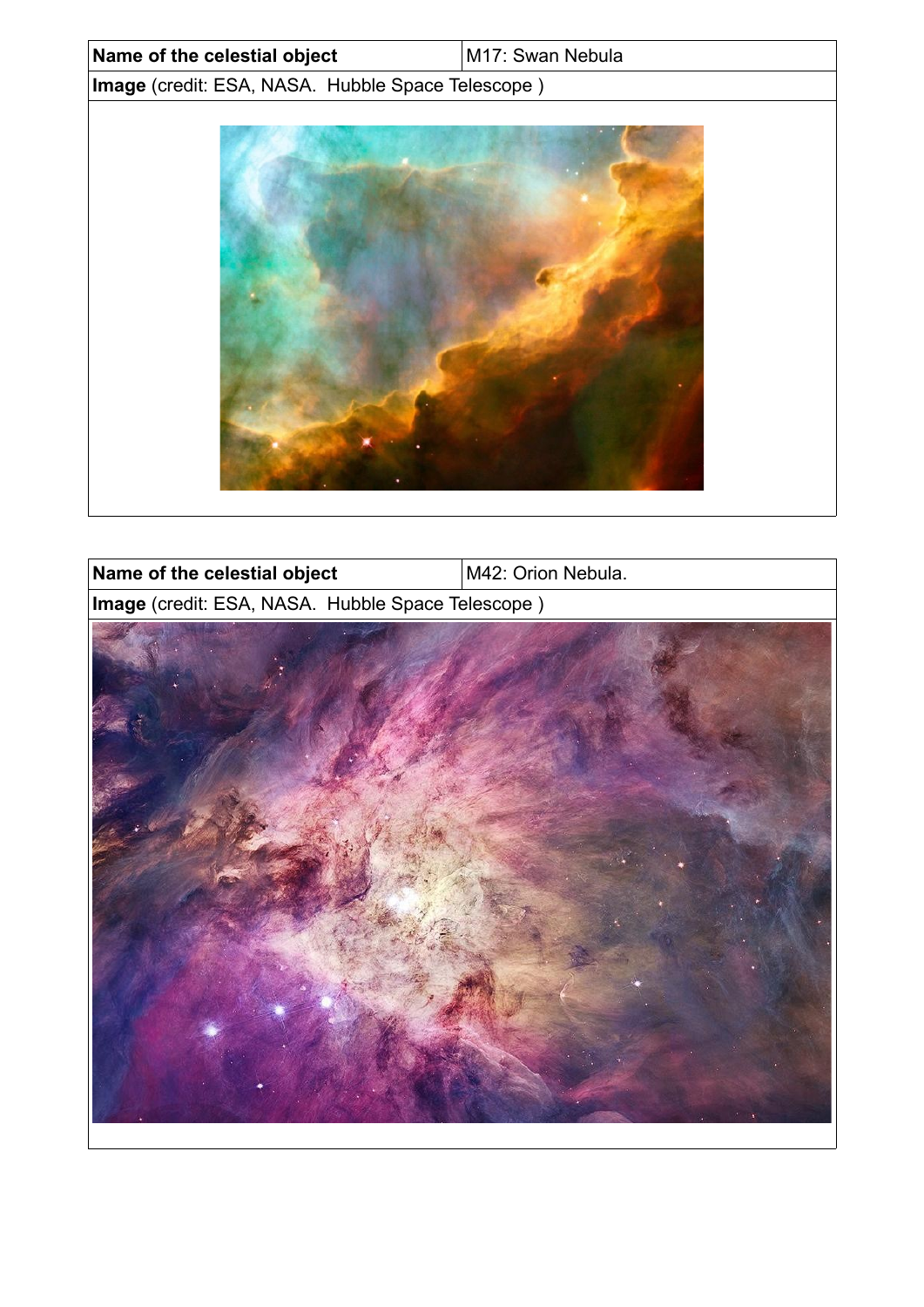| Name of the celestial object                      | M23 |
|---------------------------------------------------|-----|
| Image (credit: ESA, NASA. Hubble Space Telescope) |     |
|                                                   |     |

| Name of the celestial object                      | M 80 |
|---------------------------------------------------|------|
| Image (credit: ESA, NASA. Hubble Space Telescope) |      |
|                                                   |      |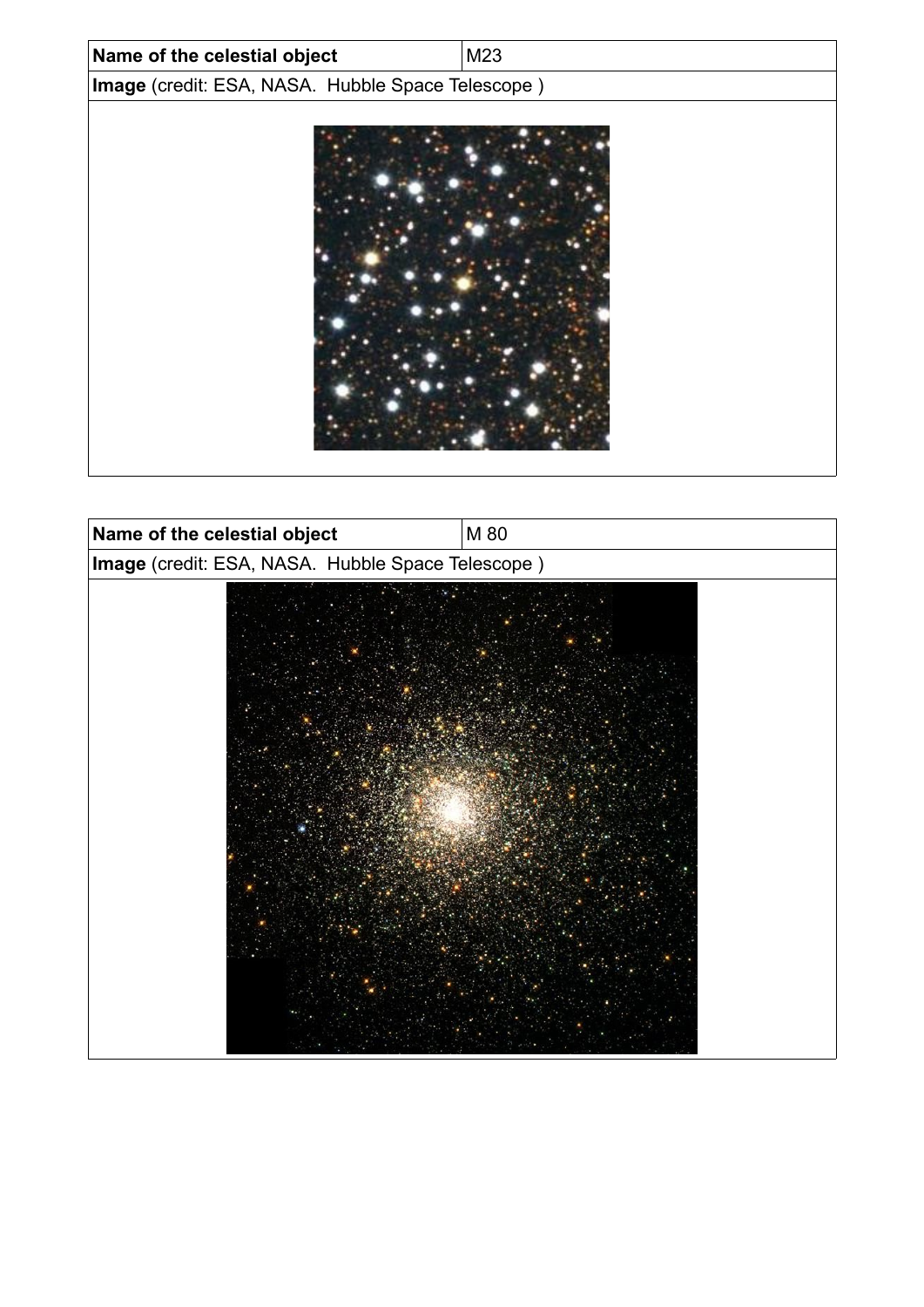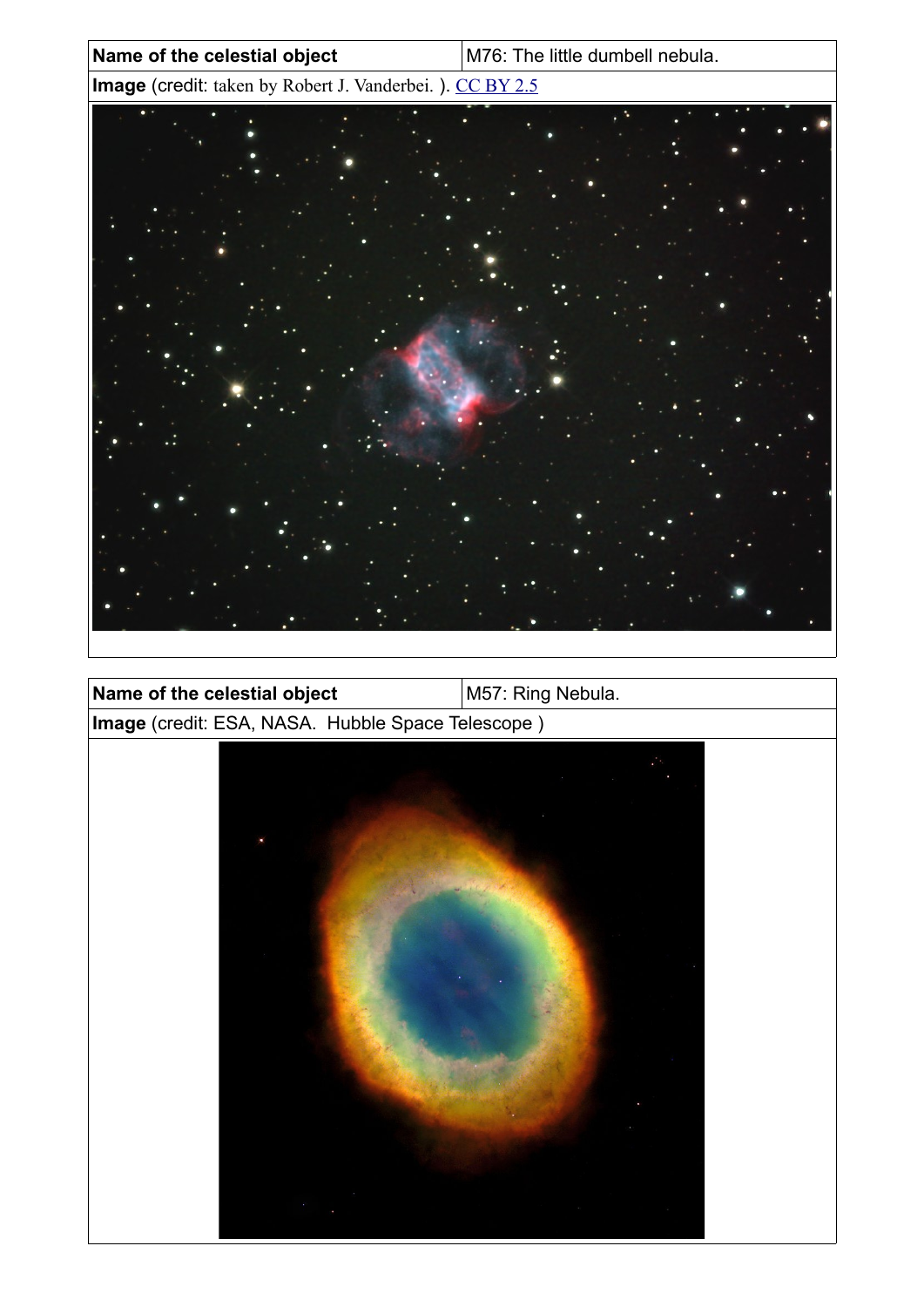## **Description**

Stelar Nursery..

An interstellar cloud of mostly hydrogen begins to collapse under the force of gravity.

As the cloud collapses the region of gas heats up and gets brighter (the total brightness goes down because the region gets much smaller).

This region has enough mass for a nuclear fire to ignite in its core, once gas gets to the critical density. The nuclear fire burns hydrogen to form helium.

| Age (years)                         | ∣0 Years |
|-------------------------------------|----------|
| Radius (compared to the Sun's)      |          |
| Temperature (compared to the Sun's) |          |
| Brightness (compared to the Sun's)  |          |

## **Description**

Protostar.

Many protoplanetary discs in this nebula.

Once fusion starts in the core of the collapsing cloud, a protostar has formed.

These are very difficult to observe because they are hidden by a planet-forming disc.

| Age (years)                               | 120.000.000 |
|-------------------------------------------|-------------|
| <b>Radius (compared to the Sun's)</b>     |             |
| Temperature (compared to the Sun's)       | 0,5         |
| <b>Brightness (compared to the Sun's)</b> |             |

#### **Description**

Open cluster. This is a cluster of young stars, many of which are at the Main Sequence phase of their lives.

The protostar has remained approximately the same brightness but surface temperature increased as it continued to get smaller.

It has now joined the main sequence where it will spend most of its life.

The star is now **very similar to the Sun today**.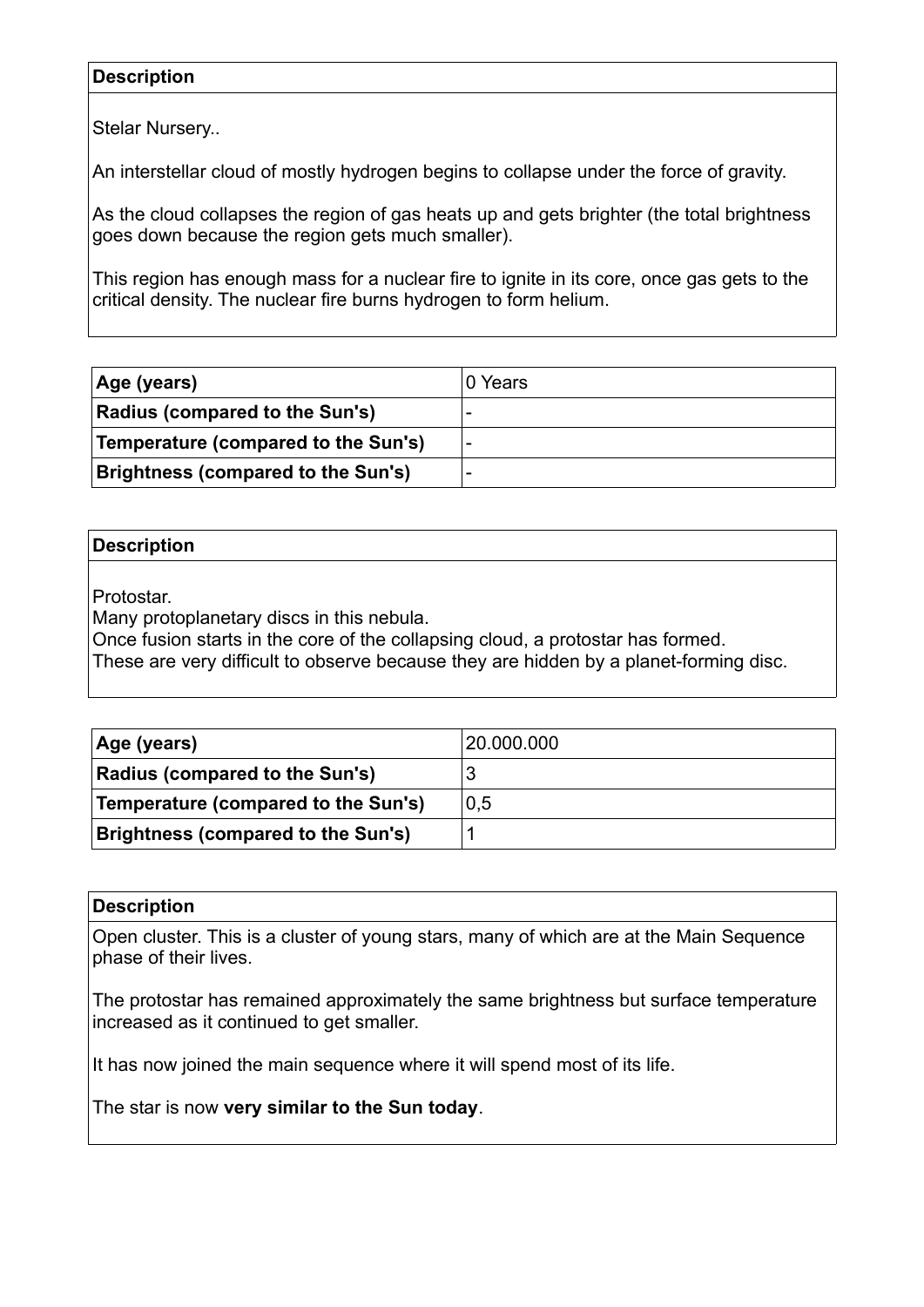| Age (years)                               | 1.050.000.000 |
|-------------------------------------------|---------------|
| Radius (compared to the Sun's)            |               |
| Temperature (compared to the Sun's)       |               |
| <b>Brightness (compared to the Sun's)</b> |               |

## **Description**

Globular cluster. This contains some of the Galaxy's oldest stars in the Red Giant phase.

After slowly burning through the hydrogen in core, helium is explosively ignited, forming heavier elements.

The core heats up and the pressure inside the star increases, which makes the star swell to 100 times the Sun's radius.

The total brightness of the star increases but because it is now much larger, the surface temperature is lower than the Sun's.

| Age (years)                               | 11.050.000.000 |
|-------------------------------------------|----------------|
| <b>Radius (compared to the Sun's)</b>     | 100            |
| Temperature (compared to the Sun's)       | 0,5            |
| <b>Brightness (compared to the Sun's)</b> | 1000           |
|                                           |                |

#### **Description**

A planetary nebula.

The swollen red giant begins to expand and contract, while helium burns in the core. These pulsations eventually lead to the outer layers of the star being completely ejected, forming a colourful planetary nebula.

The very hot core of the star is left behind, which is called a White Dwarf star.

| Age (years)                               | 11.050.000.000  |
|-------------------------------------------|-----------------|
| Radius (compared to the Sun's)            | 0,01            |
| Temperature (compared to the Sun's)       | 10 <sup>5</sup> |
| <b>Brightness (compared to the Sun's)</b> | 1000            |